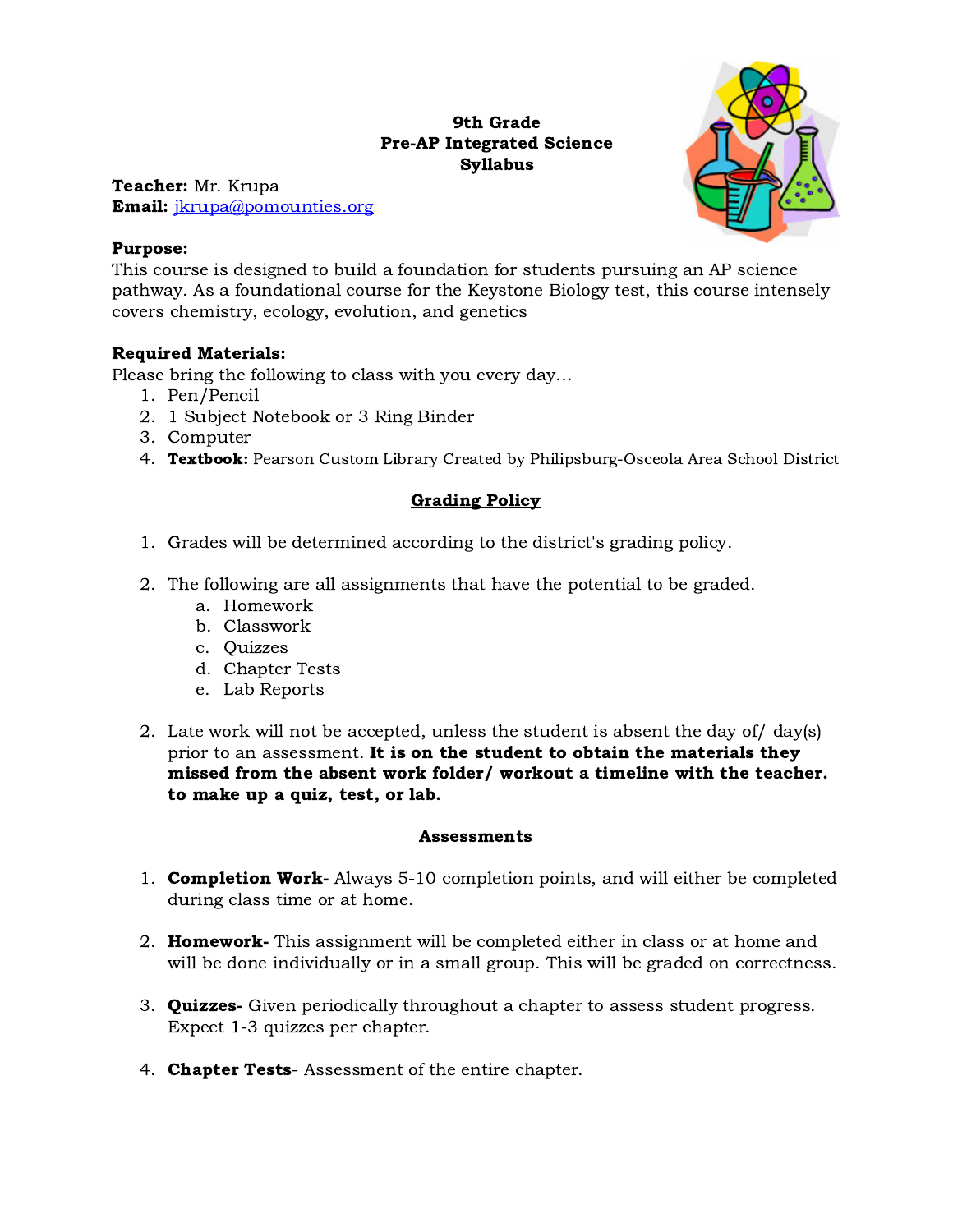## 5. Lab Reports- Two types:

- a. Informal Lab Reports Due 2 class periods after the completion of the lab.
- b. Formal Lab Written Lab Reports Due 5 class periods after the completion of the lab.
	- i. Students will write formal lab reports **INDIVIDUALLY** unless stated otherwise.

## Online Resources

Google Classroom- Various assignments, Zoom Links, and virtual simulations will be posted on google classroom daily! So be sure to stay up to date!

**Zoom**- This class will have its very own Zoom Link where students will be able to join regularly!

## Absences

- 1. Late/ Tardy- Students who show up more than 1 minute after the bell **WITHOUT AN EXCUSE** will be marked "tardy". After being marked tardy 3 times, students will obtain a discipline referral.
- 2. Flexible Instructional Days (FID)- Students will be required to log onto Zoom during any flexible instructional days.
	- i. If a student is absent during an FID Zoom Meeting, it will be treated as absence, and missing work must be made up accordingly.
- 3. Sick/ Excused- It is the students' responsibility to obtain their missing work.
	- a. **Homework/Classwork** Students have 1 extra day to turn in work they missed.
		- i. If the student received work before being absent, it is due upon their return.
		- ii. If the student missed more than 3 days of school, they will be given 5 days to complete their missing work.
	- b. **Quizzes/Tests** Students have 1 extra day to turn in work they missed.
		- i. If a quiz/ test is not made up within the 1 extra day, then the student will receive a zero.
		- ii. If the student missed more than 3 days of school, they will be given 5 days to complete their missing quizzes/tests. If the assessment(s) are not made up then the student will receive a zero.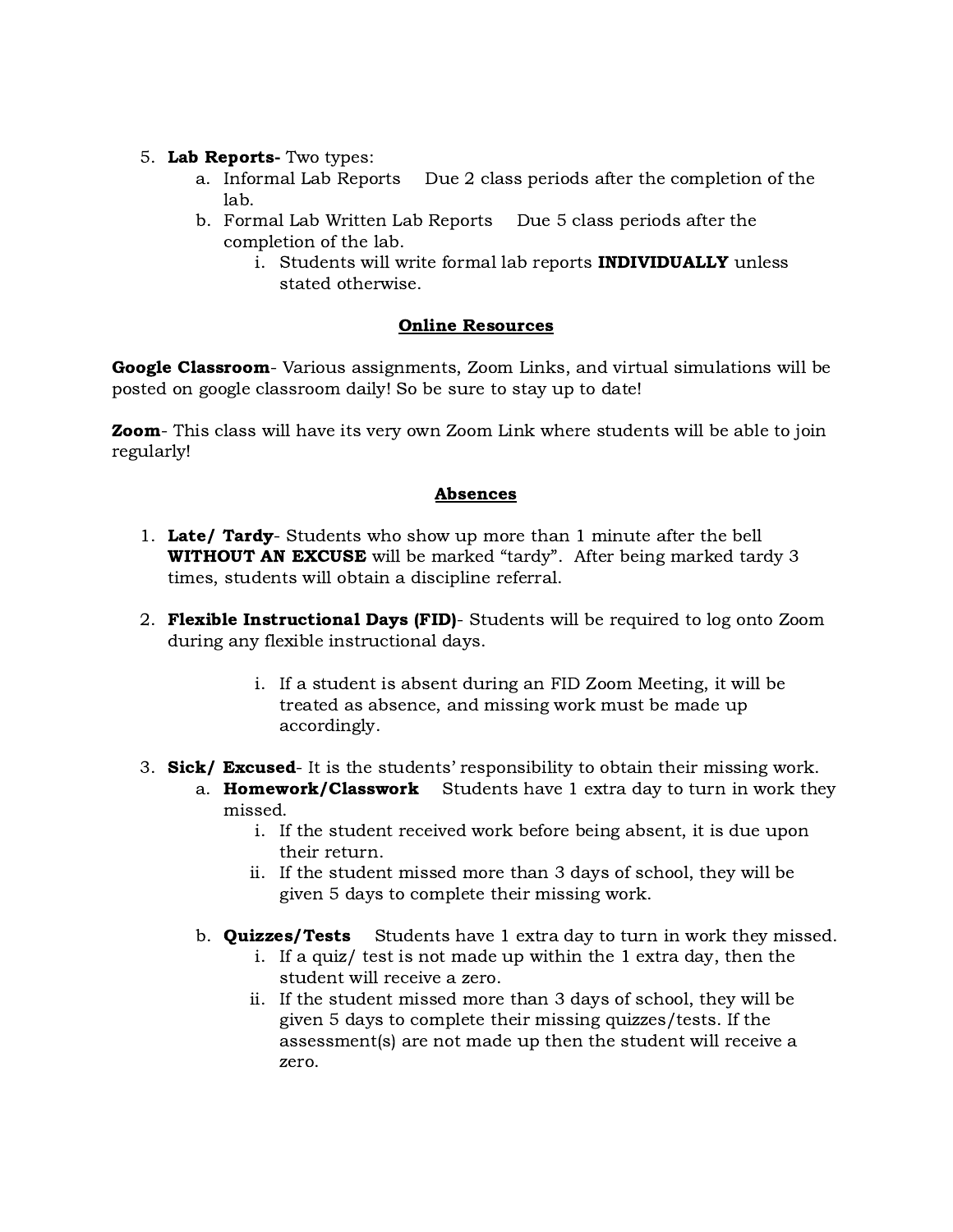- c. **Labs** There will be **ONE** lab make-up day per lab. It is the student's responsibility to find time to make up the lab either during a study hall, tutorial, after school, or during class.
	- i. Failure to make up the lab will result in an alternative assignment.

## Classroom Procedures

The following procedures **WILL** be followed every single day!

- 1. **Respect** The only way to get respect is to give respect. Treat everyone how you would like to be treated.
- 2. **Be prepared**-Always bring required materials, pee before class, and have a positive attitude.
- 3. No complaining- Everyone is entitled to a bad day, but no one wants to work with a negative neutron! Whenever you walk into the classroom try to put your current issues behind you, and if you cannot do that then talk to me. I am always ready for a good vent session!
- 4. **No Cellphones** If cell phones are being used without permission they will be taken immediately. If you are having a family emergency, talk to me before class!
- 5. **Computers** Everyone has their own computer, but if they are not being used for anything else other than class, they will be taken.
- 6. No one is allowed back in the lab without permission.
- 7. **Eating/ Drinking** This is a privilege not a right, you are allowed to eat/ drink in the classroom. However, clean up your own mess! Failure to do so will result in the class losing this privilege.
- 8. Cheating- If you are caught cheating or plagiarizing, you will automatically receive a 0 for that assignment. If you are caught cheating a  $2<sup>nd</sup>$  time, not only will you receive a 0, but a referral will also be made.

Failure to follow these rules or procedures will result in the following consequences. 1<sup>st</sup> Offense -Verbal Warning

 $2<sup>nd</sup>$  Offense –  $2<sup>nd</sup>$  Verbal Warning and documentation placed in students class file.

3<sup>rd</sup> Offense – Office Referral and documentation placed in students class file.

4<sup>th</sup> Offense - Phone call home/ request for conference.

## Contacting Mr. Krupa

**Students:** If you have any questions in regards to homework, tests, quizzes, or labs please send me an email. I will respond as quickly as I can!

**Parents:** If you ever have any questions about your child's grade or have a concern, also please send me an email, and I will respond as quickly as I can!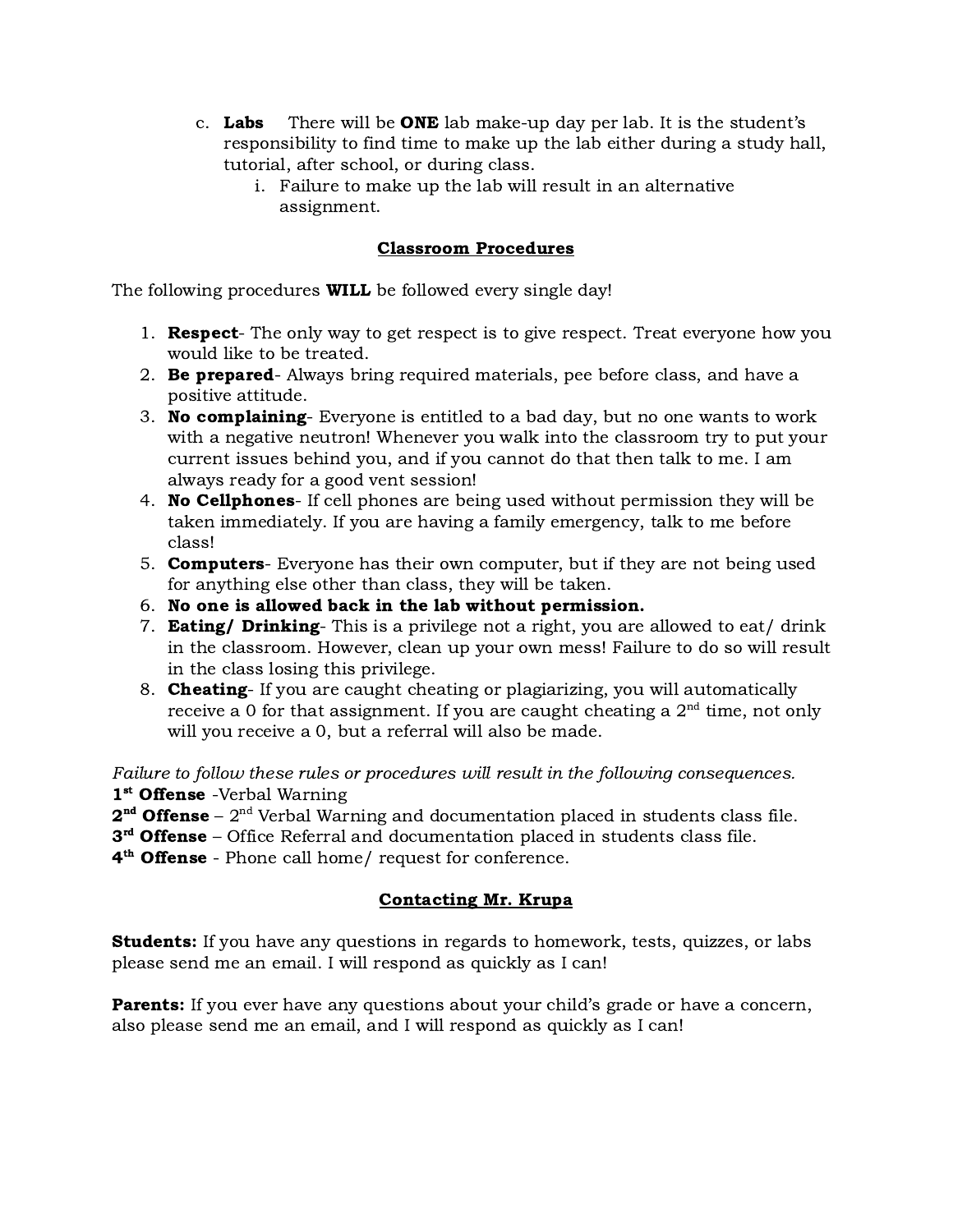#### Extra Help

If you ever feel like you need extra help do not hesitate to reach out! Below is a list of times that I will be able to help you with anything!

#### Mr. Krupa's Availability

Prep period Study Hall Lunch

#### **Other Resources**

Tutorial after school

## You are expected to adhere by all other policies and procedures as outlined in the student handbook/agenda.

## NOTE: I CAN CHANGE THESE CONSEQUENCES AT ANYTIME, BASED ON CIRCUMSTANCES.

| <b>Course Outline</b>                                                                                                                                                                                                                                                                               | <b>PA State Standards</b>                                                                                                                                   | Timeline (weeks) |
|-----------------------------------------------------------------------------------------------------------------------------------------------------------------------------------------------------------------------------------------------------------------------------------------------------|-------------------------------------------------------------------------------------------------------------------------------------------------------------|------------------|
| Unit 1: Scientific Inquiry<br>Observation vs. Inference<br>How to use the Scientific<br>Method<br><b>Experiment Writing</b><br>Scientific Fact, Theory, and<br>Laws<br>Basic Graphing/Data<br><b>Interpretation Skills</b>                                                                          | 3.1.B.A9. 3.1.B.B6.<br>3.1.B.C4. 3.2.B.A6.<br>3.2.B.B7. 3.3.B.A8.<br>3.3.B.D3.3.1.8.A9.<br>3.1.8.B6. 3.1.8.C4.<br>3.2.8.A6. 3.2.8.B7.<br>3.3.8.A8. 3.3.8.D3 | 3 Weeks          |
| Unit 2: Introduction to<br>Chemistry<br>Matter<br>Atomic Theory<br>Atom vs. Element, vs.<br>Compound<br>Isotopes<br>Subatomic Particles<br>Bohr Model of the Atom<br>Light<br>Quantum Model of the<br>Atom<br>Particle Wave Duality<br>Chemical vs. Physical<br>Properties<br>Chemical vs. Physical | 3.2.10.A1. 3.2.C.A1.<br>3.2.C.A2. 3.2.12.A2.<br>3.2.C.A3. 3.2.C.A4.<br>3.2.C.A5.                                                                            | 4 Weeks          |

#### Course Outline (By Unit)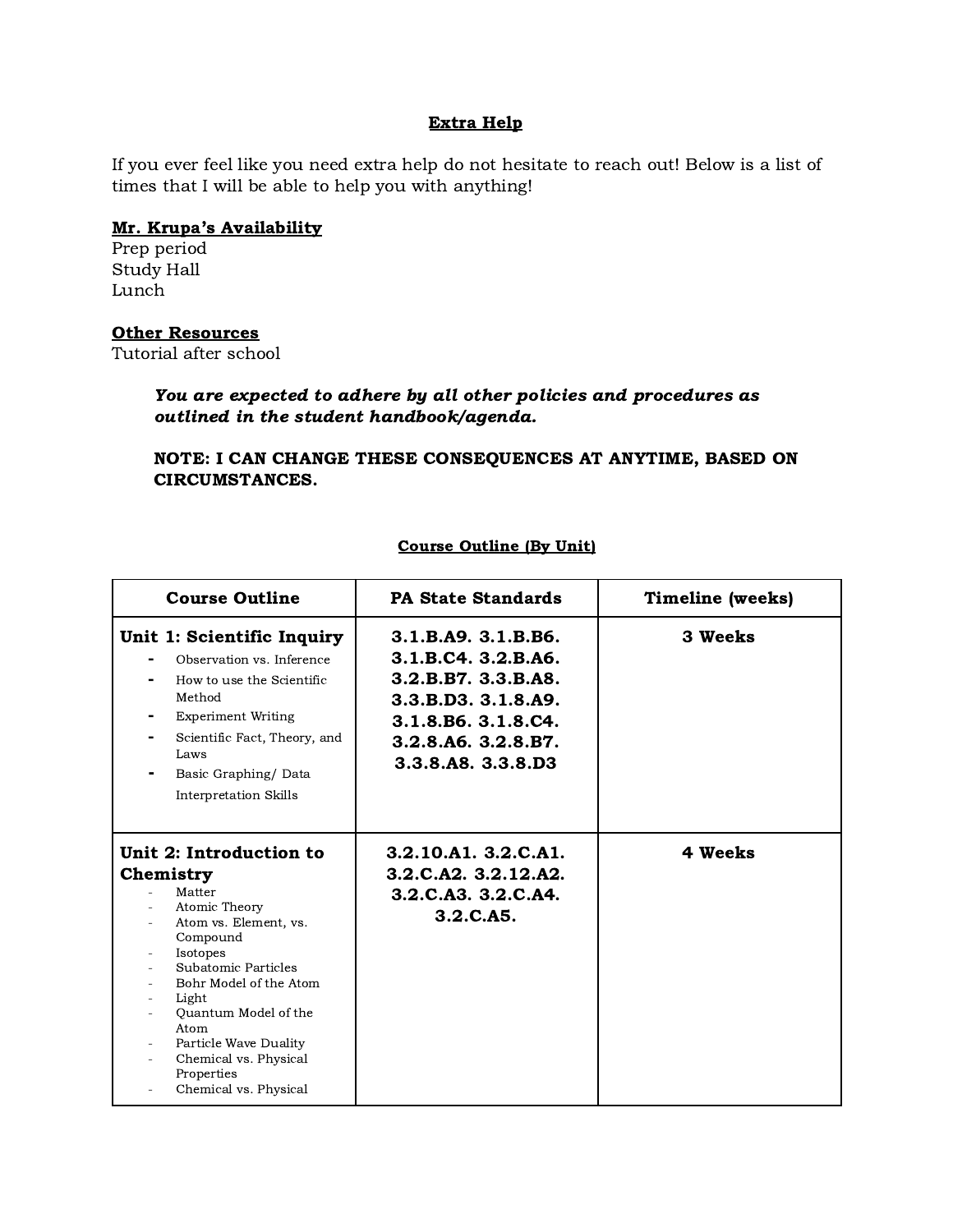| Changes<br><b>States of Matter</b><br>Intermolecular Forces<br>Phase Changes/ Phase<br>Change Diagrams<br>The Periodic Table                                                                                                                                                                                                                                                                                                                                                     |                                               |         |
|----------------------------------------------------------------------------------------------------------------------------------------------------------------------------------------------------------------------------------------------------------------------------------------------------------------------------------------------------------------------------------------------------------------------------------------------------------------------------------|-----------------------------------------------|---------|
| <b>Unit 3: Chemical</b><br><b>Bonding and Polarity</b><br>Lewis Dot Structures<br>Ions/Ionic Bonding<br><b>Covalent Bonding</b><br>Drawing Molecular<br>Compounds<br>Naming Ionic and Covalent<br>Compounds<br>Properties of Ionic and<br>Covalent Compounds<br>Metallic Bonding<br>Polarity and<br>Electronegativity<br>Polar Covalent vs. Nonpolar<br>Covalent<br>Molecular Polarity<br><b>Intermolecular Forces</b><br>Solubility<br>Homogeneous vs.<br>Heterogenous Mixtures | 3.2.C.A1. 3.2.10.A1<br>3.2.10.A2.             | 3 Weeks |
| Unit 4: Organic<br>Chemistry<br>Meaning of Organic<br>$\overline{\phantom{a}}$<br>Versatility of Carbon<br>Applications of Organic<br>Chemistry<br>Hydrocarbons (Line<br>Structures)<br><b>Structural Isomers</b><br>Saturated vs. Unsaturated<br>Hydrocarbons<br><b>Functional Groups</b><br>Polymers                                                                                                                                                                           | 3.1.B.A7 3.2.C.A2                             | 3 Weeks |
| <b>Unit 5: Biochemistry</b><br>Organic Chemistry Review<br>Properties, Functions, and<br>Monomer Unit<br>Identification of<br>Macromolecules<br>Carbohydrates<br>$\overline{\phantom{a}}$<br>Lipids<br>$\overline{\phantom{a}}$<br>Proteins<br>Nucleic Acids<br>Formation of<br>Macromolecules via<br>Dehydration Synthesis<br>Breaking of Polymers via<br>Hydrolysis<br>Function and purpose of<br>enzymes                                                                      | BIO.A.2.2.1 BIO.A.2.2.2<br><b>BIO.A.2.2.3</b> | 4 Weeks |
| Unit 6: Introduction to                                                                                                                                                                                                                                                                                                                                                                                                                                                          | BIO.A.1.1.1 BIO.A.1.2.1                       | 3 Weeks |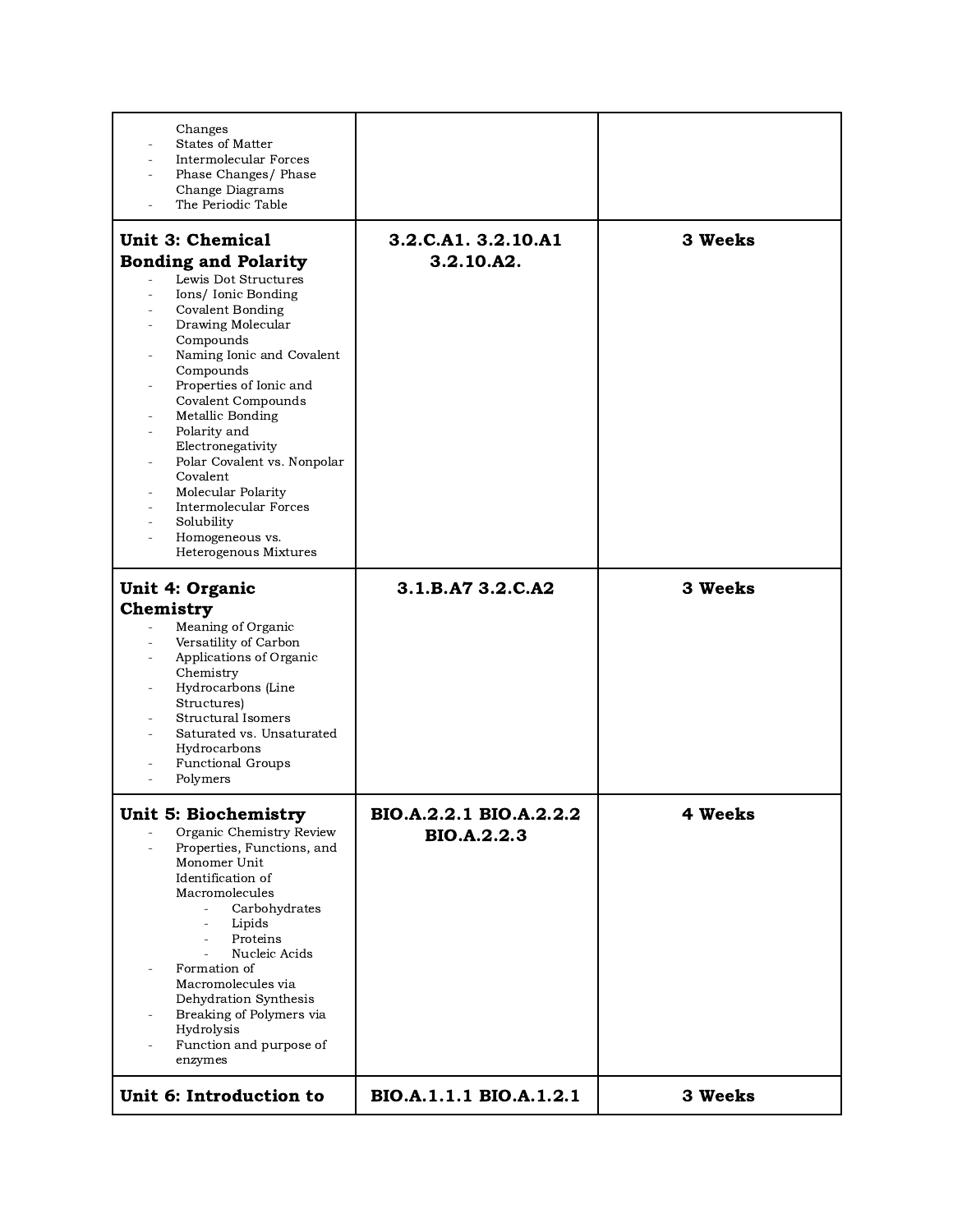| <b>Biology</b><br>History/ different types of<br>microscopes<br>How to create/ view a slide<br>Eight Characteristics of Life<br>Cell Theory<br>Prokaryotic vs. Eukaryotic<br>Organelles                                                                                 | <b>BIO.A.1.2.2</b>                                                       |         |
|-------------------------------------------------------------------------------------------------------------------------------------------------------------------------------------------------------------------------------------------------------------------------|--------------------------------------------------------------------------|---------|
| Unit 7: Cell Transport<br>Chemical make-up of the<br>Plasma Membrane<br>Function of the Plasma<br>Membrane<br>Cell Wall vs. Plasma<br>Membrane<br>Passive vs. Active Transport<br>Hypotonic, Isotonic,<br>Hypertonic<br>Active Transport:<br>Endocytosis vs. Exocytosis | BIO.A.4.1.1 BIO.A.4.1.2<br><b>BIO.A.4.2.1</b>                            | 3 Weeks |
| <b>Unit 8: Cell Division</b><br>Cell Cycle<br>$\overline{\phantom{a}}$<br>Interphase<br><b>DNA Replication (Mitosis)</b><br>Cytokinesis<br>Meiosis<br>Genetic Variation<br>The Fertilization Process                                                                    | BIO.B.1.1.1 BIO.B.1.1.2<br><b>BIO.B.1.2.1</b>                            | 4 Weeks |
| Unit 9: Evolution<br>Theories of Evolution<br>(Species Modification vs.<br>Descent with Modification)<br>Natural Selection<br><b>Evidence for Evolution</b><br>Mechanisms for Evolution<br>Reproduction                                                                 | BIO.B.3.1.1 BIO.B.3.1.2<br>BIO.B.3.1.3 BIO.B.3.2.1<br><b>BIO.B.3.3.1</b> | 4 Weeks |
| Unit 10: Ecology<br>Levels of Ecological<br>$\frac{1}{2}$<br>Organizations<br>Biotic vs. Abiotic Factors<br>Different Biotic Interactions<br>Energy Flow<br>Food Chain<br>Food Web<br><b>Ecological Cycles</b>                                                          | BIO.B.4.1.1 BIO.B.4.1.2<br>BIO.B.4.2.1 BIO.B.4.2.2<br><b>BIO.B.4.2.3</b> | 3 Weeks |

## Link to Science Standards for Pennsylvania

<https://www.pdesas.org/Standard/View>

\*NOTE - This schedule will be subject to change. It is to be used as a guide for the course.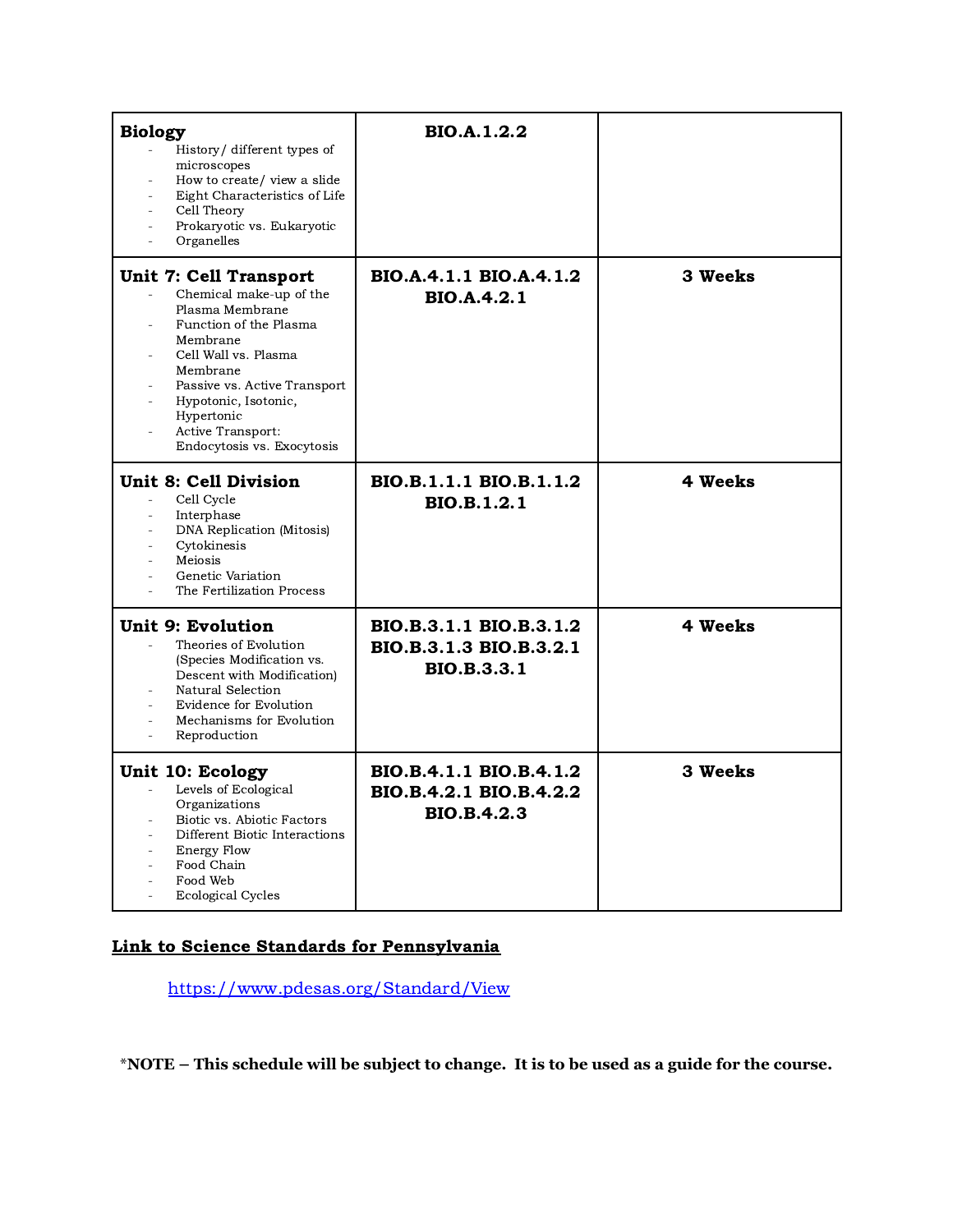# Mr. Krupa's Lab Rules

The following are a basic guide to staying safe in the lab, and must be followed at all times. Failure to follow the rules outlined here and on the FLINN Scientific Safety Sheet will result in a loss of lab privileges.

- 1. On the day of a lab, do not wear the following:
	- a. Open toed shoes
	- b. Shorts,
	- c. Bracelets,
	- d. Rings,
	- e. Necklaces
	- f. Clothes that are baggy.

Failure to do so will result in no lab participation. Unless stated otherwise by Mr. Krupa. (Not all labs will be dangerous.)

- 2. If you have long hair, tie it back into a ponytail.
- 3. Do not go into the lab without permission.
- 4. No goofing off in the lab.
- 5. Always wear gloves and safety goggles when working with chemicals. If you get chemicals in your eyes clean them in the eye wash station for 10 minutes.
- 6. Do not touch the chemicals without permission.
- 7. Follow the lab procedure exactly; unless stated otherwise. If you have any questions please ask.
- 8. If you break a piece of glassware, please sweep it up and place it in the broken glass box. DO NOT TOUCH BROKEN GLASS WITH YOUR BARE HANDS!!!!
- 9. Only use the lab equipment that is stated in the procedure, and use it correctly.
- 10. Do not leave a lit Bunsen Burner, hot plate, chemicals, or experiment unattended.
- 11. If you spill anything please alert Mr. Krupa.
- 12. If you spill a large amount of **HAZARDOUS** chemicals on yourself, make your way to the safety shower and pull the lever. Allow the water to run over you for 10 minutes.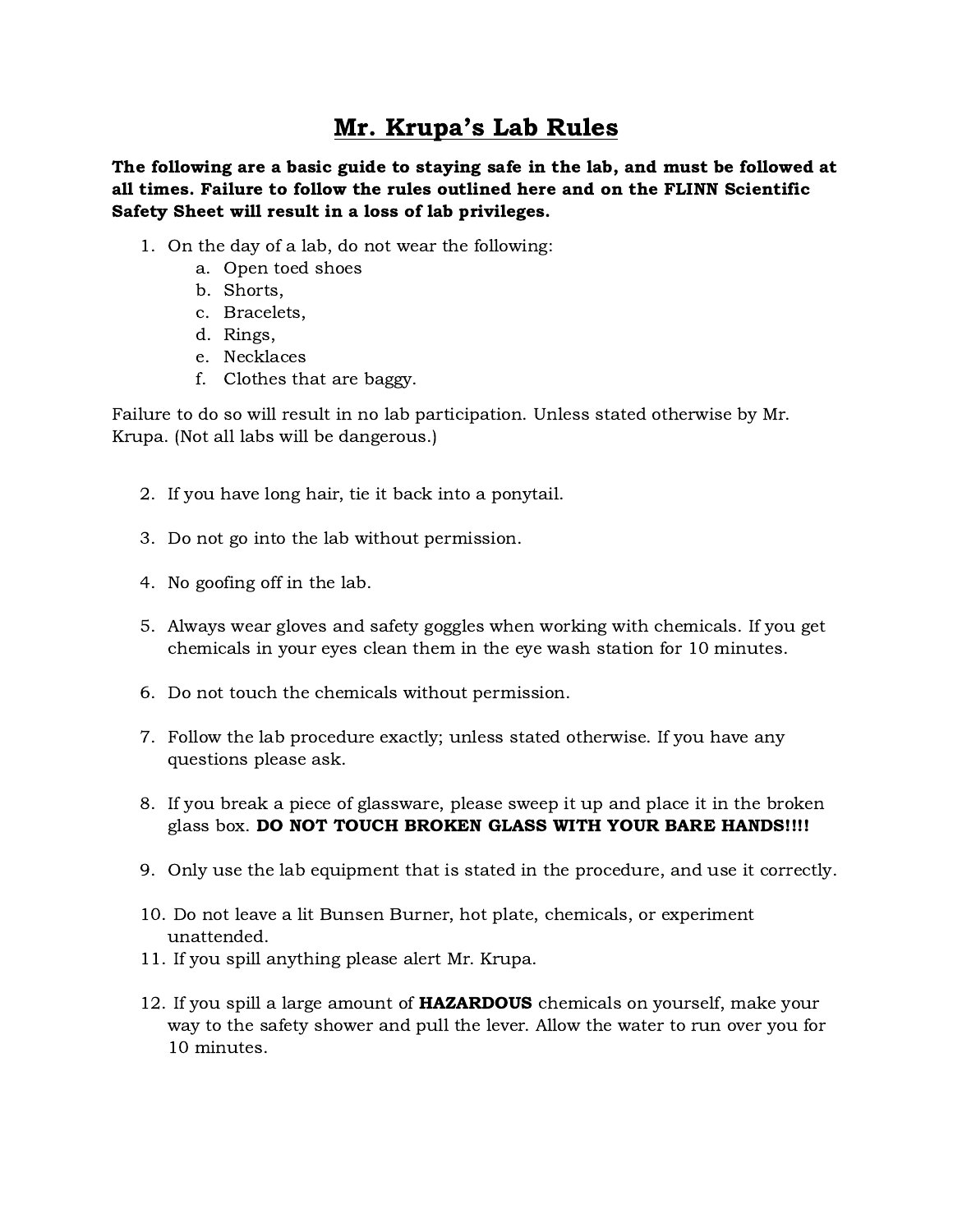- 13. If you catch on fire, yell FIRE, and STOP, DROP, and ROLL. If the fire is too intense, pull the shower cord. Due to the fact we are in a lab please stay calm and know your surroundings. If you roll into dangerous chemicals, the situation may become worse.
- 14. Clean up after yourself by disposing of chemicals properly, and cleaning the glassware. Dispose of chemicals in their assigned area.
- 15. When working with chemicals, always wear a lab apron.
- 16. Report damaged lab equipment to Mr. Krupa.

Failure to follow all of the above rules, and the FLINN Safety Sheet will result in your lab privileges be taken away.

- 1<sup>st</sup> warning Verbal
- **2nd waring** Students will receive a 0 for the lab and lose lab privileges until the completion of the next lab experiment.
	- o Students will receive an alternative assignment
- **3<sup>rd</sup> warning** Students lose lab privileges for the rest of the school year.

Please Note: These circumstances are extreme due to the fact that the chemicals we will be using could possibly be dangerous. It is of utmost importance to me to keep not only your student, but all of my students safe.